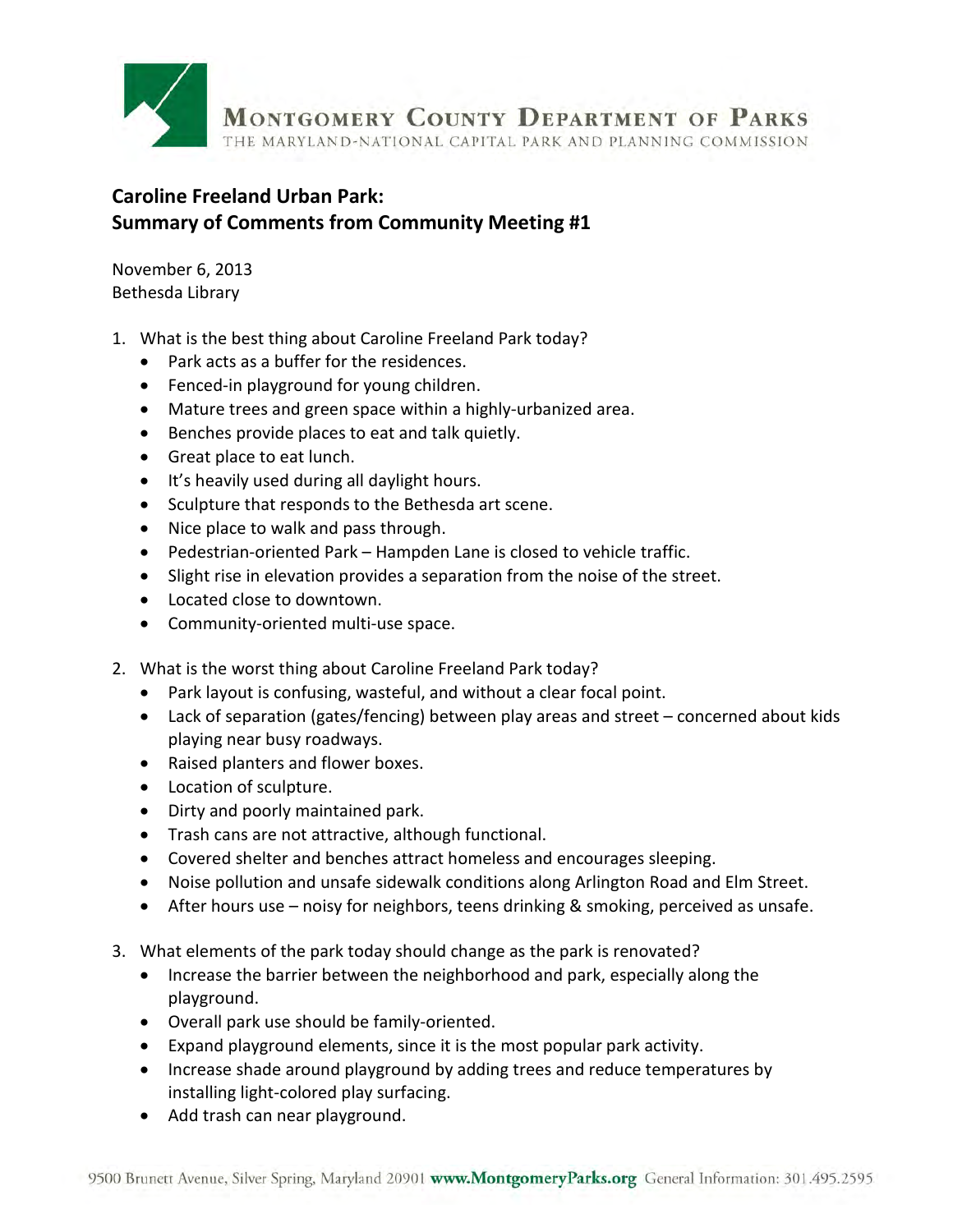- Greater deterrent for unwanted night time activities.
- Pavilion should be removed it can only be used by one group at a time and is usually occupied by sleeping homeless, since the benches are long. Shorter benches or chairs could deter sleeping.
- Sculpture is not attractive should be more sophisticated
- Deter sleeping homeless, while allowing them to use the park in more acceptable ways.
- Benches should be improved.
- Improve steep slope along Arlington Road.
- Arlington Road streetscape should incorporate tree pit plantings and a more generous and safer sidewalk.
- Hampden Lane doesn't serve a purpose and should be reconfigured.
- Outdated raised wooden planters should be removed.
- Design park to better integrate and connect uses (including the playground). There are parts of the park that are currently inactive.
- Integrate the park better with the library and the elementary school. Consider having access from the library to the park.
- Consider incorporating nature into the play area.
- Add better signage.
- Open grass area near the sculpture is too sloped not usable.
- Add more evergreen vegetation along the fence.
- 4. What elements of the park should remain as the park is renovated?
	- Seating areas
	- Playground area keep in place, reconfigure, or add to it (don't reduce size).
	- Fencing around playground (add gates back).
	- Maintain current policy of "Park Closed After Dark."
	- Sculpture has history and represents Bethesda, could be relocated, some people like it and some don't like it at all.
	- Trees
	- Paths
	- Stone pavers should reuse existing.
	- Benches and picnic tables.
	- Green space and grassy areas.
	- Entrance to the library. Some kids use the steps as a skate area. Try to keep that element. Even though not a formal skate park, it is a fine use.
	- Low lighting at night for safety.
	- Maintain balance between open green space and park facility for all ages, including adults.
- 5. If you could add one element to the park, what would you add?
	- Water element / feature.
	- Variety of play elements water play (trickle, splash), sand, more swings and more open areas for running.
	- Increase shade around playground.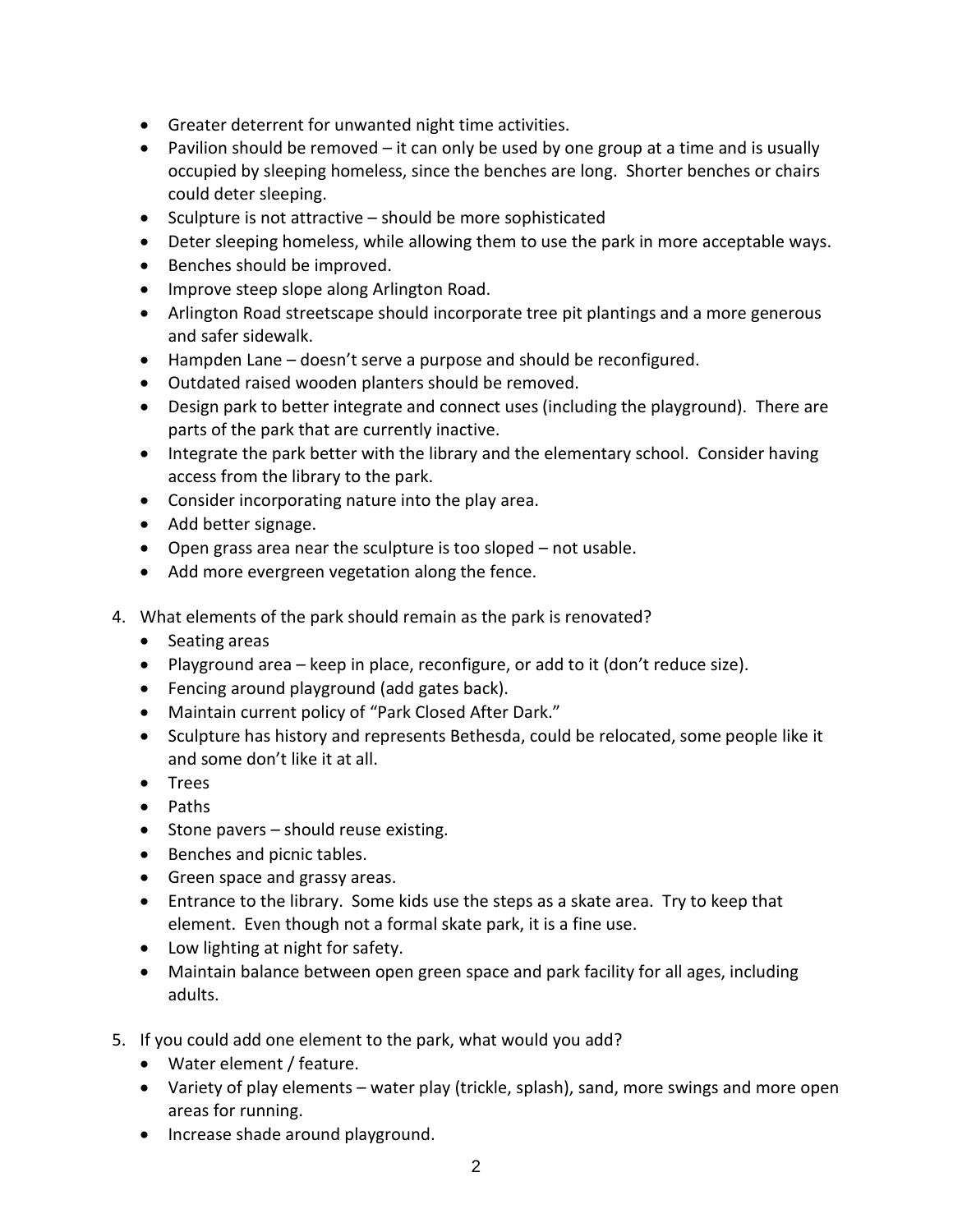- More trees and flowering vegetation.
- Improve signage: Park rules, hours of use, no smoking, "closed after dark."
- Public art to provide a connection to Bethesda.
- Trash receptacles / Recycling
- Fencing / Barriers / Buffer:
	- a. Fencing / element of separation along the Arlington Road and Elm Street sides of the park to protect children from busy traffic. Consider fence around the entire park.
	- b. More buffer / separation along the residential side of the park.
- A mid-block crosswalk to the Giant grocery store at Elm Street.
- More green space along Arlington Road.
- A nice grassy elevated area to sit down on a blanket.
- Different kinds of places to sit and eat.
- Bike station at least add bike racks.
- WI-FI, if it does not already exist.
- Improve the elements already in the park.
- Signage for ADA accessibility.
- Basketball area (1/2 court).
- Furnishings:
	- a. Seating (benches/chairs) that encourages gathering in groups as well as individually.
	- b. Long table for group interactions.
	- c. Umbrellas for shade.
	- d. Picnic tables.
	- e. More seating surrounding and within the playground area.
- More useable space. Parts of the park are a waste of space. Don't need meeting areas.
- 6. If you could take away one element from the park, what would you take away?
	- Pavilion (aka "Gazebo, Wood House, Shelter Area, Covered Seating Area"). People use the pavilion for sleeping and it's always dirty. Is there a need for it?
	- Keep the pavilion, but modify it so that it does not encourage sleeping.
	- Raised wood planter boxes.
	- Sculpture
	- Hampden Lane it is not an inviting space.
	- Any existing park feature that promotes poor behavior.
	- The middle portion of the park, which is confusing and has no clear path circulation.
- 7. Name a park that you have been to that reflects your vision for Caroline Freeland Park?
	- Friendship Park/Turtle Park in D.C has nice playground with sand and water play. <http://www.turtlepark.org/about/>http://www.dcparks.org/friendship-turtle-park <http://www.turtlepark.org/>[https://foursquare.com/v/friendship-recreation-center](https://foursquare.com/v/friendship-recreation-center-turtle-park/4b54b6f3f964a5208bc827e3)[turtle-park/4b54b6f3f964a5208bc827e3](https://foursquare.com/v/friendship-recreation-center-turtle-park/4b54b6f3f964a5208bc827e3)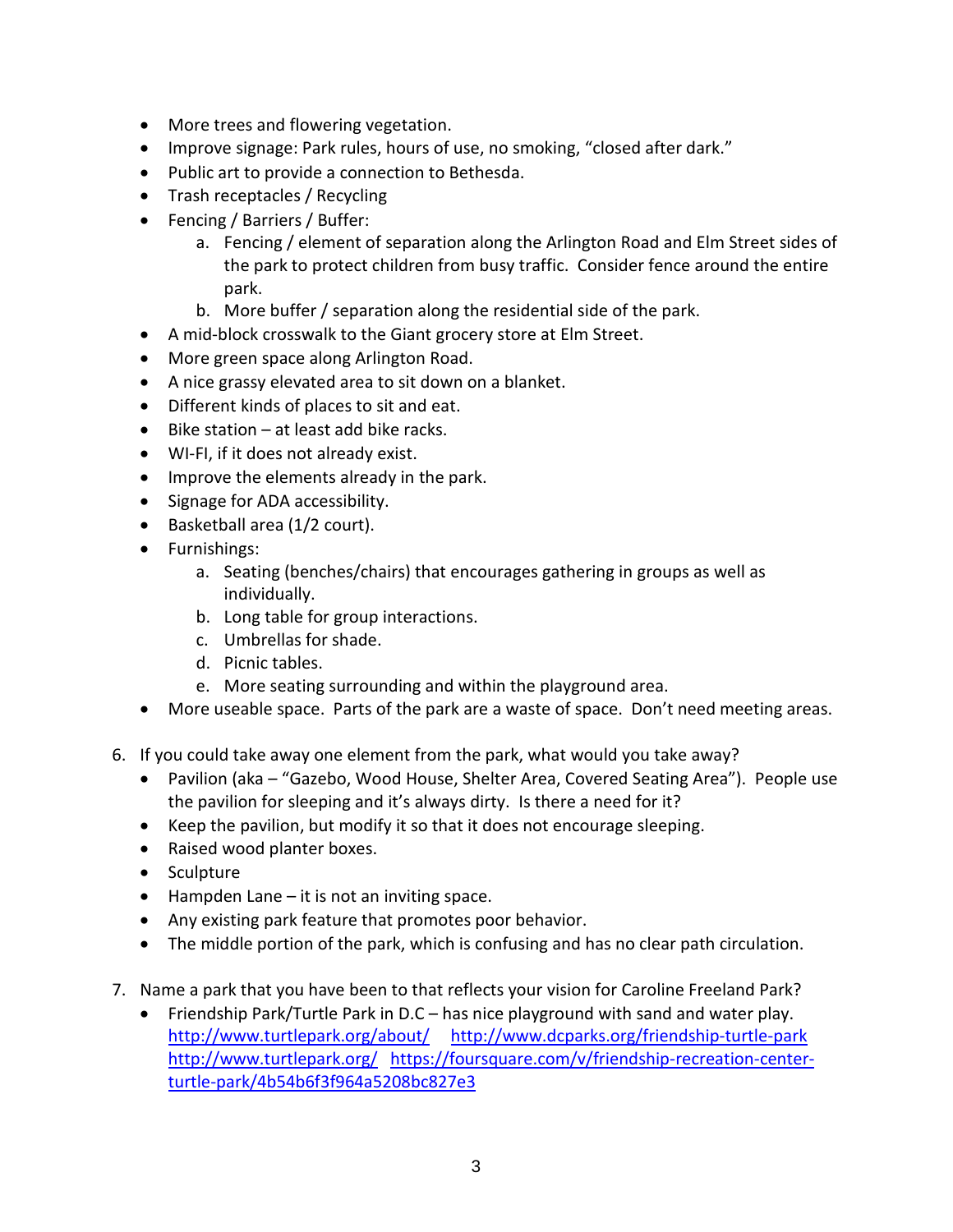- Ruby Hill Park in Denver (has nice playground). [http://www.denvergov.org/betterdenver/ProjectsOLD/1EParksandRecreationCentersOL](http://www.denvergov.org/betterdenver/ProjectsOLD/1EParksandRecreationCentersOLD/RubyHillPark/tabid/437925/Default.aspx) [D/RubyHillPark/tabid/437925/Default.aspx](http://www.denvergov.org/betterdenver/ProjectsOLD/1EParksandRecreationCentersOLD/RubyHillPark/tabid/437925/Default.aspx)
- Geneva, Switzerland use of sand and water play.
- Meridian Hill Park likes park although may not be comparable to this one.
- Quebec City swings are public art and create sounds, located in the central lanes of the city. [http://www.thisiscolossal.com/2012/09/musical-swings-on-the-streets-of](http://www.thisiscolossal.com/2012/09/musical-swings-on-the-streets-of-montreal/)[montreal/](http://www.thisiscolossal.com/2012/09/musical-swings-on-the-streets-of-montreal/)
- A park that's more formal and elegant.
- Parks in downtown DC.
- Cuttermill Park, Great Neck, NY.
- Playspaces in DC Livingston Park in Chevy Chase has good turf, but needs more shade.
- Parts of Cabin John Park are wonderful.
- Park in Dupont Circle/Kalorama.
- Cain Park in Cleveland, Ohio. [http://www.cainpark.com](http://www.cainpark.com/)
- Georgetown Waterfront Park. <http://www.georgetownwaterfrontpark.org/>
- The park at Friendship Heights.
- Don't' know the names, but there are pocket parks in New York City that invite contemplation, appreciation of gardens, quiet, etc.
- Love Norwood Park, but much different footprint. [http://www.montgomeryparks.org/parks\\_facilities\\_directory/norwoodlp.shtm](http://www.montgomeryparks.org/parks_facilities_directory/norwoodlp.shtm)

## Other Comments:

- At the next meeting, provide some good examples of parks similar to this one as sources of inspiration – public comments may be limited by personal experience and there may be better examples available.
- Lighting is an issue. Sometimes it's good and sometimes it's not. Decisions on lighting could set a precedent for other parks.
- Do not provide skate elements.
- Investigate whether emergency vehicles use Hampden Lane at all. It seems rarely (if ever) used, even for emergencies.
- Drainage patterns make Hampden Lane very wet when it rains.
- Don't make the entire park a playground. It should be for inter-generational use and should also provide nice areas for people to sit and read a book.
- Is the park meant only for nannies to use or is it also for the CBD?
- Consider adding chess tables instead of traditional picnic tables. Existing chess tables along Hampden Lane are not in desirable locations.
- The design team should spend time in the park to see how it is used, especially after dark. Drinking and smoking occurs in the park during daylight hours, as well as evening.
- Talk with Bethesda Cares to see if homeless can be sent there.
- There was interest expressed in starting a neighborhood watch group around the park that could potentially help with volunteer clean-up of the park.
- Lots of families use the park on weekends.
- Analyze the origins and destinations for circulation through the park.